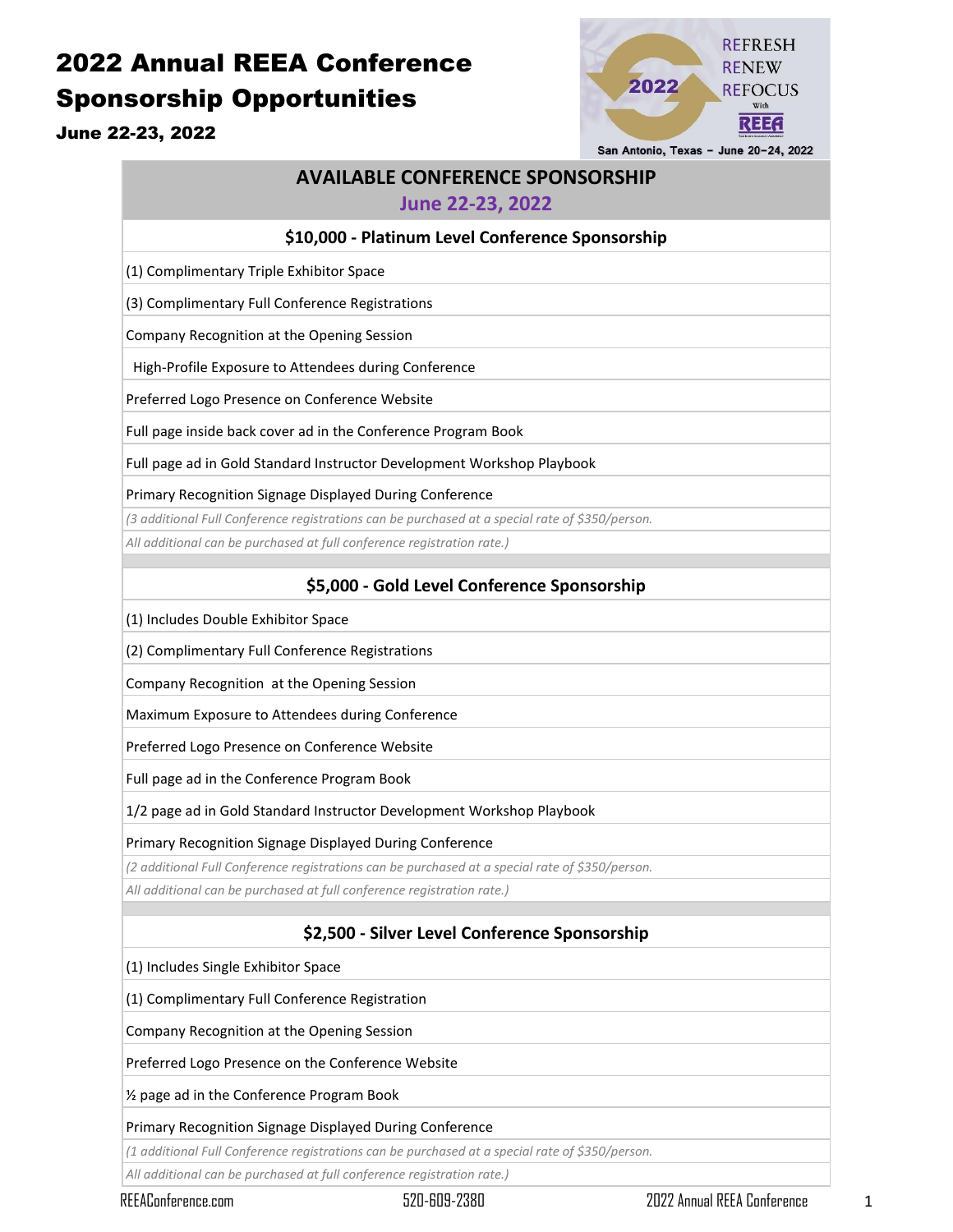## **AVAILABLE CONFERENCE SPONSORSHIP** *Continued*

## **\$2,000 - Conference Opening Keynote Sponsorship**

(1) Includes Single Exhibitor Space

(1) Complimentary Full Conference Registration

Company Recognition at the Opening Session

Introduction of Opening Keynote Speaker

Logo Presence on the Conference Website

¼ page ad in the Conference Program Book

Primary Recognition Signage Displayed During Conference

*(1 Additional Full Conference Registration can be purchased-Special rate of \$350/person.)*

### **\$1,000 - Bronze Level Conference Sponsorship**

Company Recognition at the Opening Session

(1) Included Unmanned Table Top

Logo Presence on the Conference Website

¼ page ad in the Conference Program Book

Recognition Signage Displayed During Conference

## **ADDITIONAL CONFERENCE SPONSORSHIPS**

Closing Dinner Sponsorship – *Sponsor pays direct to venue*

Saturday Lunch Sponsorship - \$1,500

Friday Night Welcome Reception - *Sponsor pays direct to venue*

Conference Bag Sponsorship - \$1,000

REEAWalkers Shirt Sponsor - \$750

Conference Break Sponsorship (4 available) - \$500 each

Link to your website on our REEAConference.com website - \$250/site

*All Session Sponsors will be acknowledged during the conference*

*All Sponsors/Exhibitors will have the opportunity to introduce our Speakers/Presenters*

*Unmanned Table Tops are for Display of material only - no chairs or Exhibitors accompany table*

*REEA has the right to add or alter opportunities at any time without notice*

## **TRIPLE EXHIBITOR SPACE | \$2,500**

#### Triple Exhibitor Space with Table and Chairs | Strategic Location for Maximum Exposure (3) Complementary Full Conference Registrations

*(3 Additional Full Conference Registrations can be purchased-Special rate of \$350/person. All additional can be purchased at full registration rate)*

## **DOUBLE EXHIBITOR SPACE | \$1,750**

Double Exhibitor Space with Table and Chairs | Strategic Location for Maximum Exposure (2) Complementary Full Conference Registration

*(2 Additional Full Conference Registrations can be purchased-Special rate of \$350/person. All additional can be purchased at full registration rate)*

## **SINGLE EXIBITOR SPACE | \$950**

Single Exhibitor Space with Table and Chairs | Strategic Location for Maximum Exposure

(1) Complimentary Full Conference Registration

*(1 Additional Full Conference Registration can be purchased-Special rate of \$350 /person. All additional can be purchased at full registration rate)*

REEAConference.com 520-609-2380 2022 Annual REEA Conference 2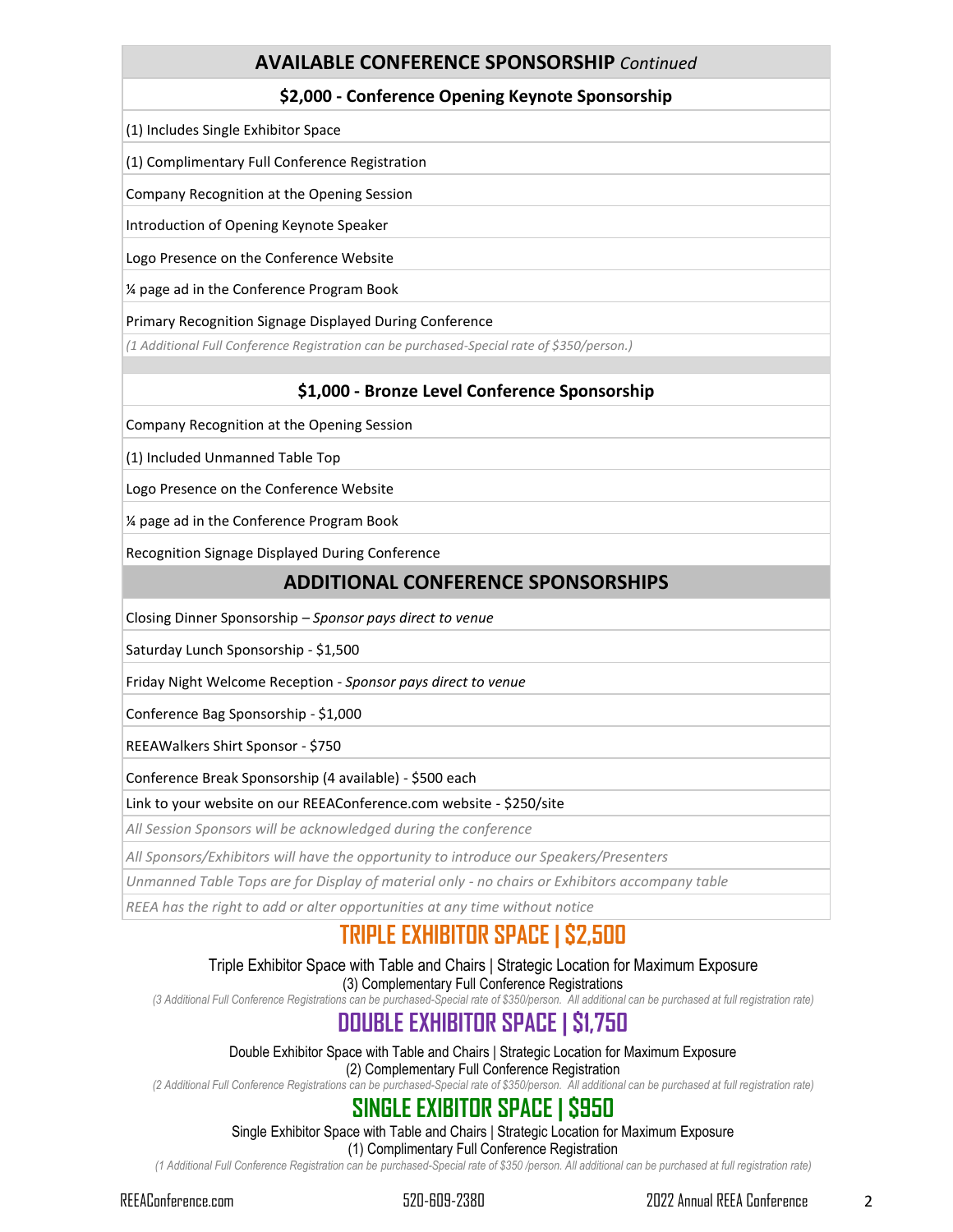

## **Be a Part of REEA's Gold Standard Instructor "GSI" Instructor Development Workshops with your Sponsorship!**

REEA's Gold Standard Instructor Certification, a three-part Instructor Development Workshop Series is designed to enhance instructor delivery and improve student learning.

REEA understands the importance properly skilled instructors play in creating a highly engaging learning environment for students. With this in mind, REEA has designed the curriculum for the Series of IDWs to support the development of this skill set. It provides critical training for both new and current instructors.

REEA's GSI IDW series is available to support instructor training needs in your jurisdiction or region as well as your organization.

## **AVAILABLE REEA GSI IDW SPONSORSHIPS June 20, 21 & 24, 2022**

### **\$4,000 – IDW Full Sponsor**

5 minutes at the beginning of each session to promote your company (3 sessions)with an hour of networking

6 individual free spaces at any IDW Session

Full page ad in the IDW Playbook

PowerPoint acknowledgement at the beginning of class & during breaks & lunch

½ page ad in Conference Program Book

Recognition on REEA Conference Sponsor Board during conference

Option to provide Instructors with your company branded shirt to wear during sessions

Single Exhibitor space during REEA Conference October 9-10, 2021

Provide your banner to be displayed during all IDW Sessions

### **\$2,500 – IDW Playbook Sponsorship**

3 minutes at the beginning of each sponsored session to promote your company with an hour of networking

Back cover Full page ad in the IDW Playbook

PowerPoint acknowledgement at the beginning of class & during breaks & lunch

1/4 page ad in Conference Program Book

Recognition on REEA Conference Sponsor Board during conference

Provide your banner to be displayed during all IDW Sessions